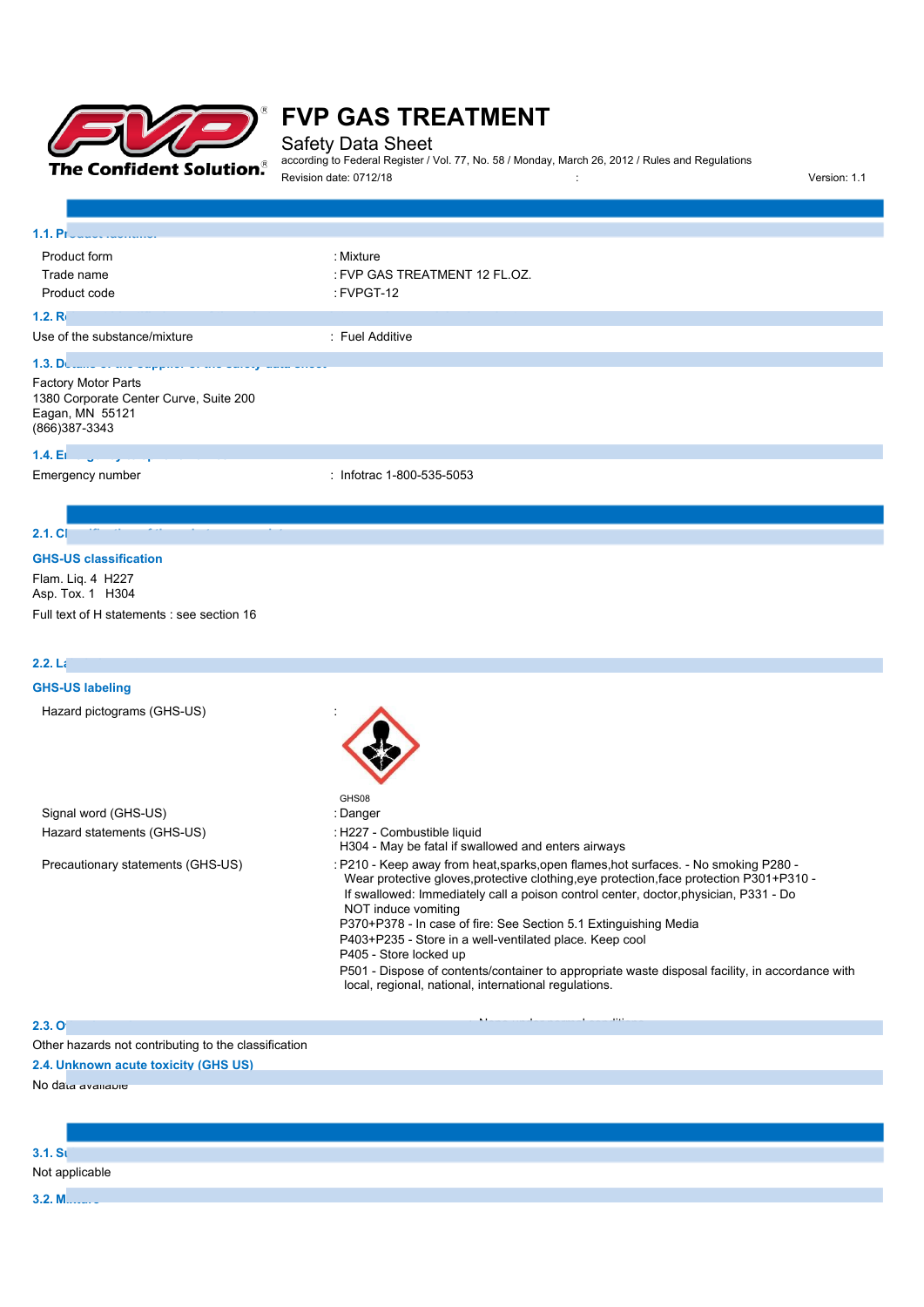| <b>Name</b>                                                                                              | <b>Product identifier</b> | $\frac{1}{2}$   | <b>GHS-US classification</b>              |
|----------------------------------------------------------------------------------------------------------|---------------------------|-----------------|-------------------------------------------|
| Distillates (Petroleum), Hydrotreated Light                                                              | (CAS No) 64742-47-8       | $>= 95$         | Asp. Tox. 1, H304                         |
| Naphthe, Hydrotoaded Beavy REATMENT                                                                      | ICAS No) 64742-48-9       | $0.104 - 0.972$ | Asp. Tox. 1, H304                         |
| Paraffins (Petroleum), Normal C5-20                                                                      | (CAS No) 64771-72-8       |                 | Not classified                            |
| Xylene, Mixture of Isomers. pister / Vol. 77, No. 58 / Monday, Max (CAS No) 1330-20-7 and<br>Regulations |                           |                 | Flam. Lig. 3, H226<br>Skin Irrit. 2. H315 |

21/09/2016 EN (English US) 1/9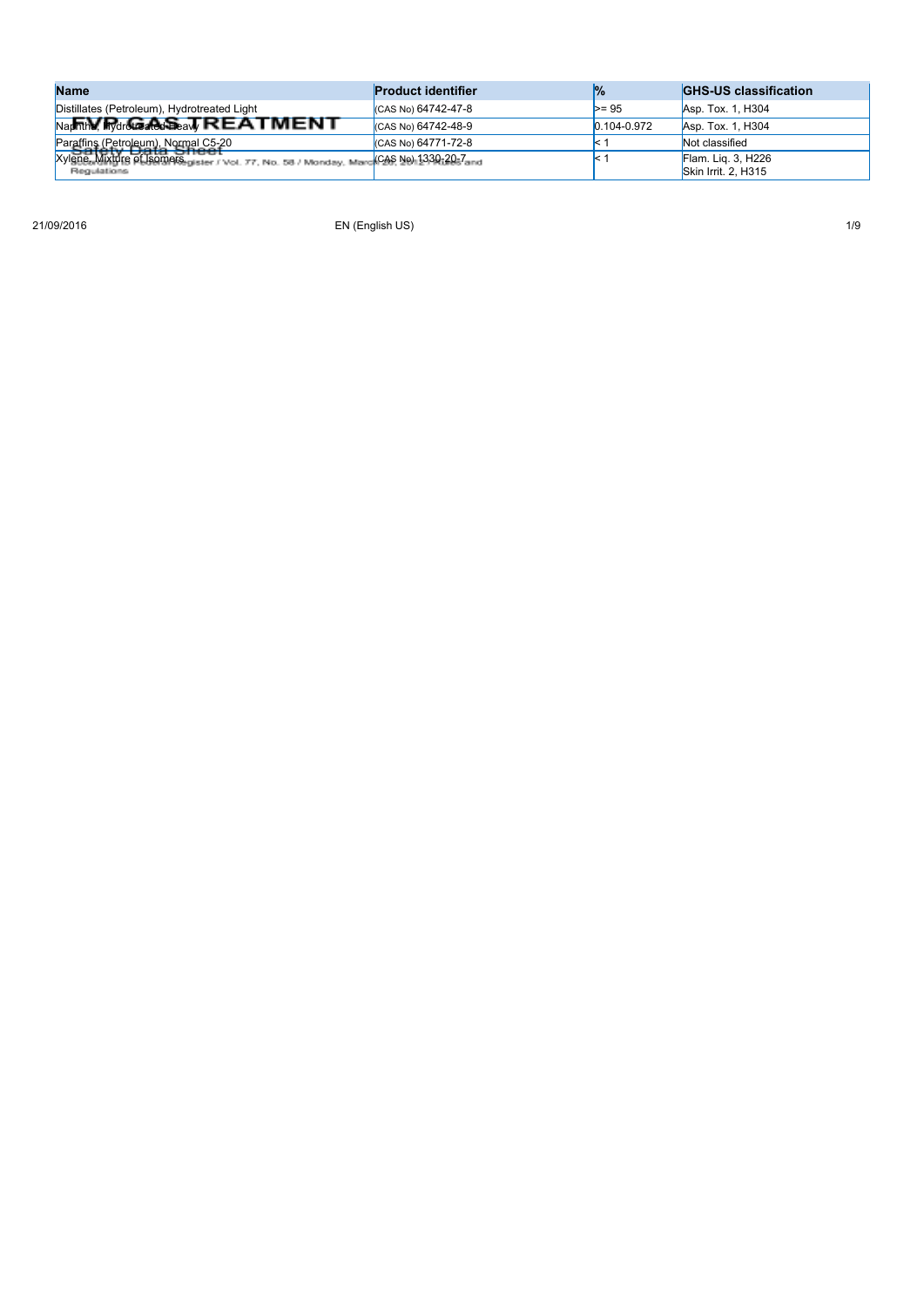| <b>Name</b>                                                                                                              | <b>Product identifier</b> | $\frac{1}{2}$ | <b>GHS-US classification</b>                                            |
|--------------------------------------------------------------------------------------------------------------------------|---------------------------|---------------|-------------------------------------------------------------------------|
| Ethylbenzene<br><b>FVP GAS TREATMENT</b>                                                                                 | $(CAS No)$ 100-41-4       | k             | <b>Flam. Lig. 2, H225</b><br>Acute Tox. 4 (Inhalation: vapour),<br>H332 |
| Safety Data Sheet<br>according to Federal Register / Vol. 77, No. 58 / Monday, March 26, 2012 / Rules and<br>Regulations |                           |               | Carc. 2, H351<br><b>STOT RE 2. H373</b><br>Asp. Tox. 1, H304            |

The exact percentage is a trade secret.

| 4.1. Dc                                                                                                 |                                                                                                                                                                      |
|---------------------------------------------------------------------------------------------------------|----------------------------------------------------------------------------------------------------------------------------------------------------------------------|
| First-aid measures general                                                                              | : Never give anything by mouth to an unconscious person. If you feel unwell, seek medical<br>advice (show the label where possible).                                 |
| First-aid measures after inhalation                                                                     | : Allow victim to breathe fresh air. Allow the victim to rest.                                                                                                       |
| First-aid measures after skin contact                                                                   | : Remove affected clothing and wash all exposed skin area with mild soap and water, followed<br>by warm water rinse.                                                 |
| First-aid measures after eye contact                                                                    | : Rinse immediately with plenty of water. Obtain medical attention if pain, blinking or redness<br>persist.                                                          |
| First-aid measures after ingestion                                                                      | : Rinse mouth. Do NOT induce vomiting. Immediately call a poison center or doctor/physician.                                                                         |
| 4.2. M                                                                                                  |                                                                                                                                                                      |
| Symptoms/injuries                                                                                       | : If you feel unwell, seek medical advice. Not expected to present a significant hazard under<br>anticipated conditions of normal use.                               |
| Symptoms/injuries after inhalation                                                                      | : May cause allergy or asthma symptoms or breathing difficulties if inhaled.                                                                                         |
| Symptoms/injuries after skin contact                                                                    | : May cause slight irritation . Itching. Red skin.                                                                                                                   |
| Symptoms/injuries after eye contact                                                                     | : Irritation of the eye tissue. May cause slight eye irritation . Redness of the eye tissue.<br>Inflammation/damage of the eye tissue.                               |
| Symptoms/injuries after ingestion                                                                       | : May be fatal if swallowed and enters airways.                                                                                                                      |
| $4.3.$ In                                                                                               |                                                                                                                                                                      |
| No additional information available                                                                     |                                                                                                                                                                      |
|                                                                                                         |                                                                                                                                                                      |
| 5.1. E),,,,,ցախ,,,,,ց ,,,ջապ                                                                            |                                                                                                                                                                      |
| Suitable extinguishing media                                                                            | : Foam. Dry powder. Carbon dioxide. Water spray. Sand.                                                                                                               |
| Unsuitable extinguishing media                                                                          | : Do not use a heavy water stream.                                                                                                                                   |
| 5.2. S                                                                                                  |                                                                                                                                                                      |
| Fire hazard                                                                                             | : Combustible liquid.                                                                                                                                                |
| <b>Explosion hazard</b>                                                                                 | : May form flammable/explosive vapor-air mixture.                                                                                                                    |
| $5.3.$ AL<br><u> 1999 - Johann Stoff, Amerikaans</u>                                                    |                                                                                                                                                                      |
| Firefighting instructions                                                                               | : Use water spray or fog for cooling exposed containers. Exercise caution when fighting any<br>chemical fire. Prevent fire-fighting water from entering environment. |
| Protection during firefighting                                                                          | : Do not enter fire area without proper protective equipment, including respiratory protection.                                                                      |
|                                                                                                         |                                                                                                                                                                      |
| $6.1.$ Pe                                                                                               |                                                                                                                                                                      |
| General measures                                                                                        | : Remove ignition sources. Use special care to avoid static electric charges. No open flames.<br>No smoking.                                                         |
| 6.1.1.<br>For non-emergency personnel                                                                   |                                                                                                                                                                      |
| Protective equipment                                                                                    | : Gloves. Safety glasses.                                                                                                                                            |
| <b>Emergency procedures</b>                                                                             | : Evacuate unnecessary personnel.                                                                                                                                    |
| 6.1.2.<br>For emergency responders                                                                      |                                                                                                                                                                      |
| Protective equipment                                                                                    | : Equip cleanup crew with proper protection.                                                                                                                         |
| Emergency procedures                                                                                    | : Ventilate area.                                                                                                                                                    |
| 6.2. E1                                                                                                 |                                                                                                                                                                      |
| Prevent entry to sewers and public waters. Notify authorities if liquid enters sewers or public waters. |                                                                                                                                                                      |
| 6.3. Mullium and material resolutions and committee and severing up                                     |                                                                                                                                                                      |
| For containment                                                                                         | : Dam up the liquid spill. Contain released substance, pump into suitable containers. Plug the<br>leak, cut off the supply.                                          |

Methods for cleaning up state of the solid state up spills with inert solids, such as clay or diatomaceous earth as soon as possible. Collect spillage. Store away from other materials.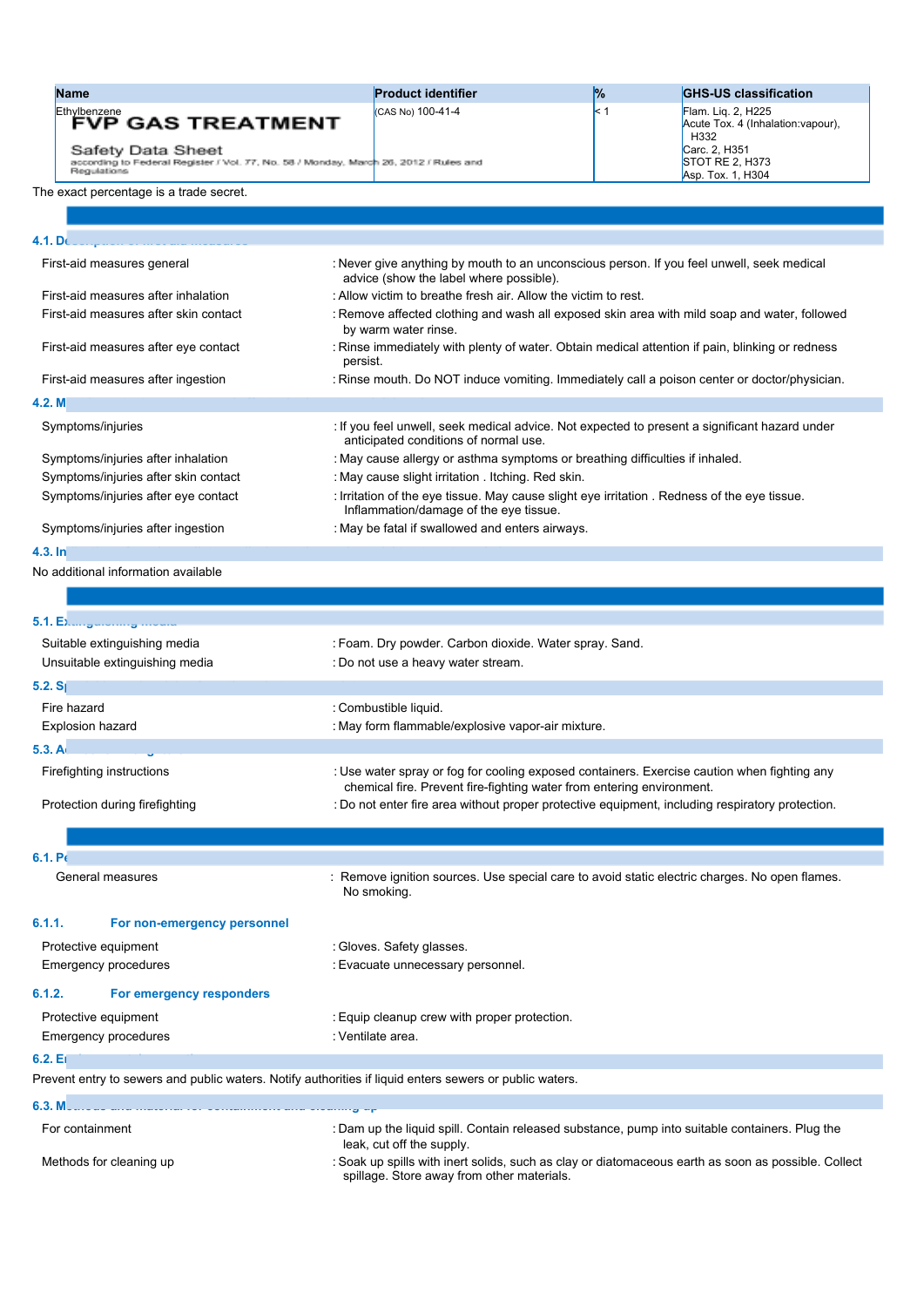Safety Data Sheet<br>according to Federal Register / Vol. 77, No. 56 / Monday, March 26, 2012 / Rules and<br>Regulations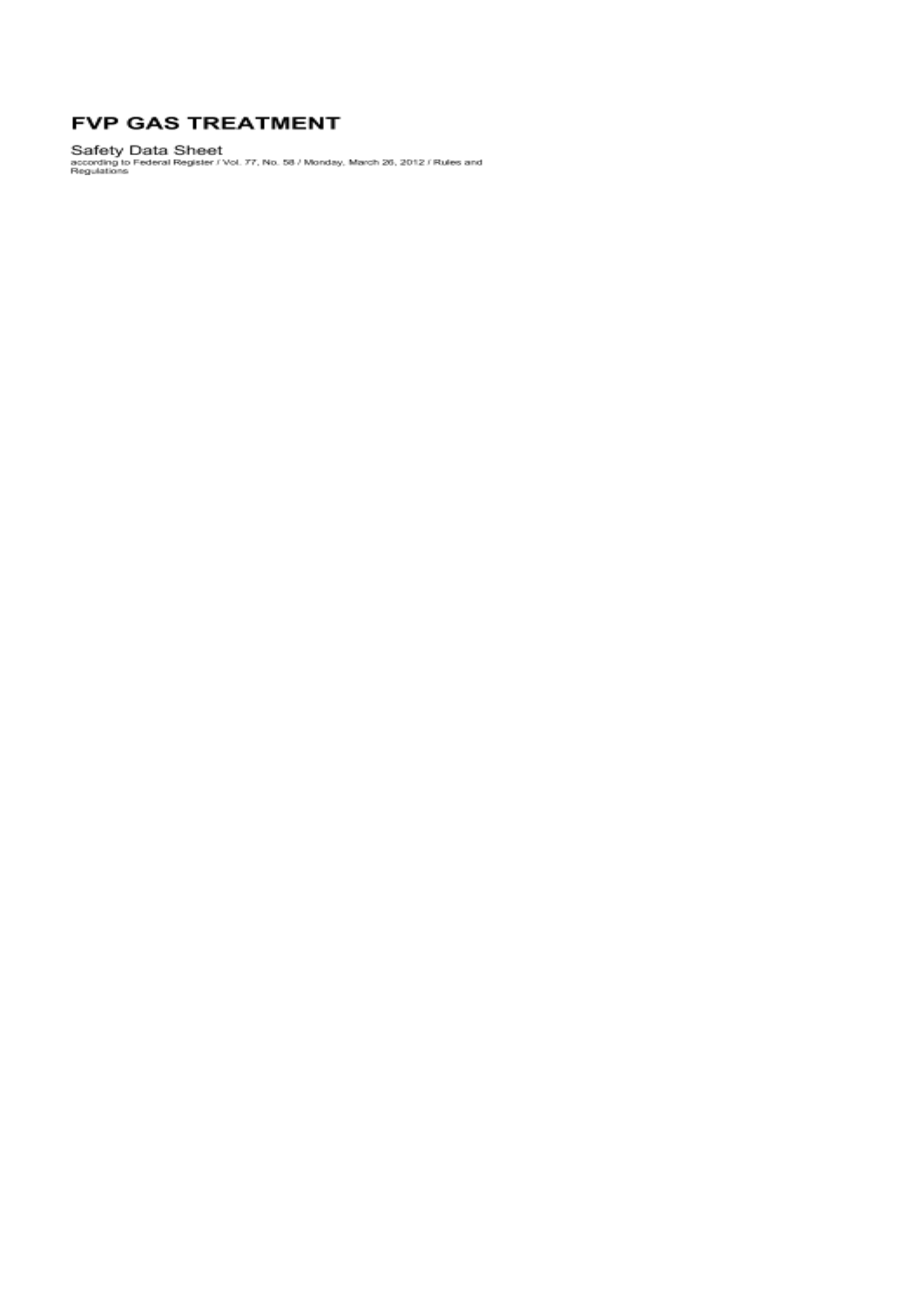# See Heading 8. Exposure controls and personal protection.

**SECTION 8: Exposure controls/personal protection**

| Safety Data Sheet                                                                                           |                                                                                                                                                                                                                                                                                                                                                                                                                                                     |
|-------------------------------------------------------------------------------------------------------------|-----------------------------------------------------------------------------------------------------------------------------------------------------------------------------------------------------------------------------------------------------------------------------------------------------------------------------------------------------------------------------------------------------------------------------------------------------|
| 7.1. Pt according to Enderal Register / Vol. 77, No. 58 / Monday, March 26, 2012 / Rules and<br>Regulations |                                                                                                                                                                                                                                                                                                                                                                                                                                                     |
| Additional hazards when processed                                                                           | : Handle empty containers with care because residual vapors are flammable. Keep away from<br>heat, sparks, open flames, hot surfaces. - No smoking.                                                                                                                                                                                                                                                                                                 |
| Precautions for safe handling                                                                               | : Wash hands and other exposed areas with mild soap and water before eating, drinking or<br>smoking and when leaving work. Provide good ventilation in process area to prevent formation<br>of vapor. No open flames. No smoking. Obtain special instructions . Do not handle until all<br>safety precautions have been read and understood. Eliminate all ignition sources if safe to do<br>SO.                                                    |
| Hygiene measures                                                                                            | : Wash hands and other exposed areas with mild soap and water before eating, drinking or<br>smoking and when leaving work. Do not eat, drink or smoke when using this product. Wash<br>affected areas thoroughly after handling. Wash contaminated clothing before reuse.<br>Contaminated work clothing should not be allowed out of the workplace. Separate working<br>clothes from town clothes. Launder separately. Remove contaminated clothes. |
| $7.2.$ C                                                                                                    |                                                                                                                                                                                                                                                                                                                                                                                                                                                     |
| <b>Technical measures</b>                                                                                   | : Comply with applicable regulations. Proper grounding procedures to avoid static electricity<br>should be followed. Use only non-sparking tools. The floor of the depot should be impermeable<br>and designed to form a water-tight basin. Provide local exhaust or general room ventilation.<br>Ground/bond container and receiving equipment.                                                                                                    |
| Storage conditions                                                                                          | : Keep only in the original container in a cool, well ventilated place away from : Keep container<br>closed when not in use. Keep in fireproof place.                                                                                                                                                                                                                                                                                               |
| Incompatible products                                                                                       | : Strong bases. Strong acids.                                                                                                                                                                                                                                                                                                                                                                                                                       |
| Incompatible materials                                                                                      | : Sources of ignition. Direct sunlight. Heat sources.                                                                                                                                                                                                                                                                                                                                                                                               |
| 7.3. S <sub>1</sub>                                                                                         |                                                                                                                                                                                                                                                                                                                                                                                                                                                     |
| <b>Follow Label Directions.</b>                                                                             |                                                                                                                                                                                                                                                                                                                                                                                                                                                     |
|                                                                                                             |                                                                                                                                                                                                                                                                                                                                                                                                                                                     |

#### **8.1. C**

| Ethylbenzene (100-41-4)                                  |                                      |                         |  |  |
|----------------------------------------------------------|--------------------------------------|-------------------------|--|--|
| <b>USA ACGIH</b>                                         | ACGIH TWA (ppm)                      | $100$ ppm               |  |  |
| <b>USA ACGIH</b>                                         | ACGIH STEL (ppm)                     | $125$ ppm               |  |  |
| USA OSHA                                                 | OSHA PEL (TWA) (mg/m <sup>3</sup> )  | $435$ mg/m <sup>3</sup> |  |  |
| USA OSHA                                                 | OSHA PEL (TWA) (ppm)                 | 100                     |  |  |
| USA OSHA                                                 | OSHA PEL (STEL) (mg/m <sup>3</sup> ) | 545 mg/m <sup>3</sup>   |  |  |
| USA OSHA                                                 | OSHA PEL (STEL) (ppm)                | $125$ ppm               |  |  |
| Distillates (Petroleum), Hydrotreated Light (64742-47-8) |                                      |                         |  |  |
| ACGIH TWA (ppm)<br><b>USA ACGIH</b><br>200 ppm 8 Hours   |                                      |                         |  |  |
| 8.2.<br><b>Exposure controls</b>                         |                                      |                         |  |  |

Appropriate engineering controls : Local exhaust venilation, vent hoods . Ensure good ventilation of the work station. Personal protective equipment : Gloves. Safety glasses. Avoid all the work station. Personal protective equipment unnecessary exposure.

| Hand protection          | : Wear protective gloves.                |
|--------------------------|------------------------------------------|
| Eye protection           | : Chemical goggles or safety glasses.    |
| Skin and body protection | : Wear suitable protective clothing.     |
| Respiratory protection   | : Wear respiratory protection.           |
| Other information        | : Do not eat, drink or smoke during use. |
|                          |                                          |

### **SECTION 9: Physical and chemical properties 9.1. Information on basic physical and chemical properties**

Physical state : Liquid Appearance : Liquid. Odor : Characteristic.

Color Color : Colourless to light yellow.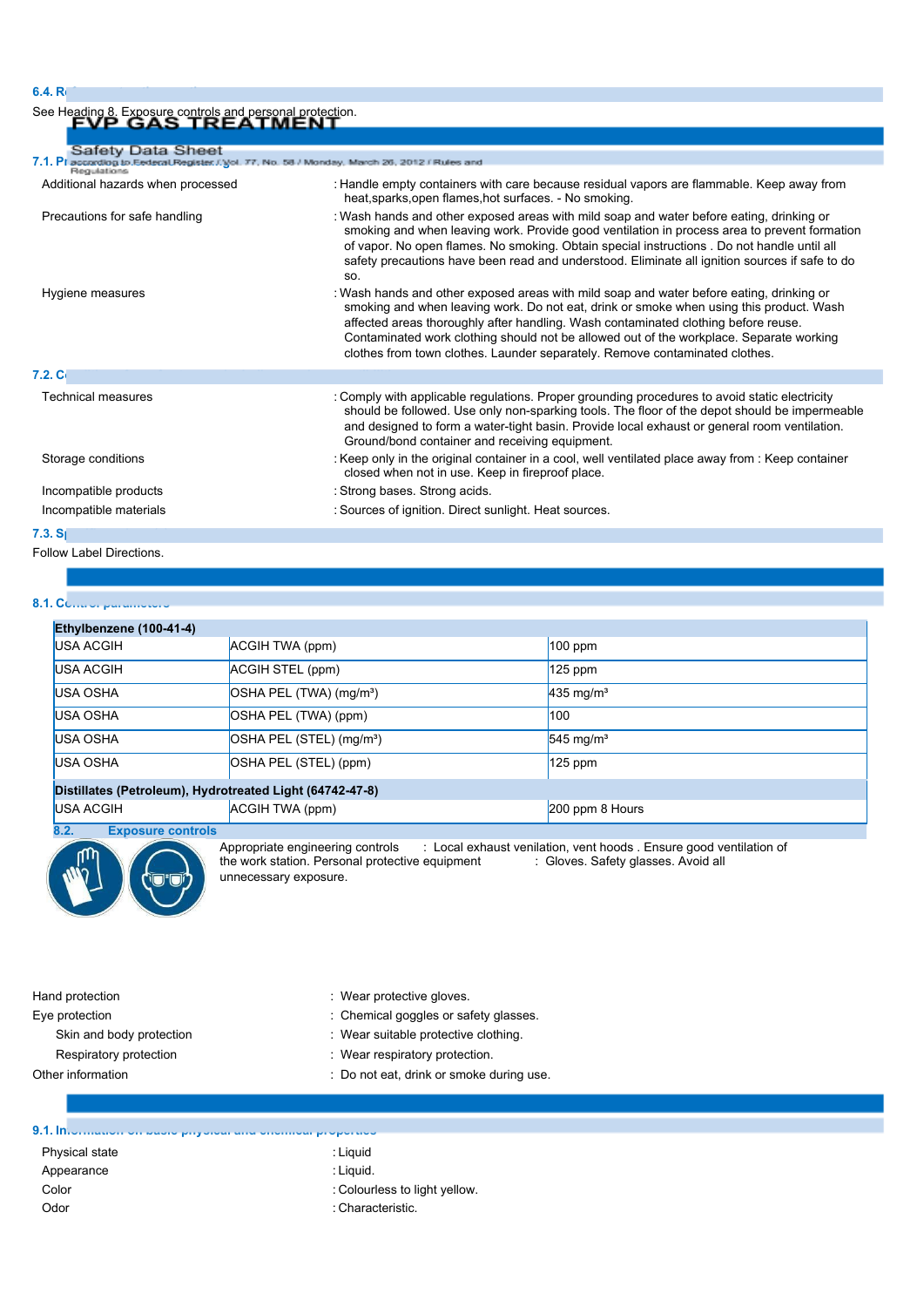Safety Data Sheet<br>according to Federal Register / Vol. 77, No. 56 / Monday, March 26, 2012 / Rules and<br>Regulations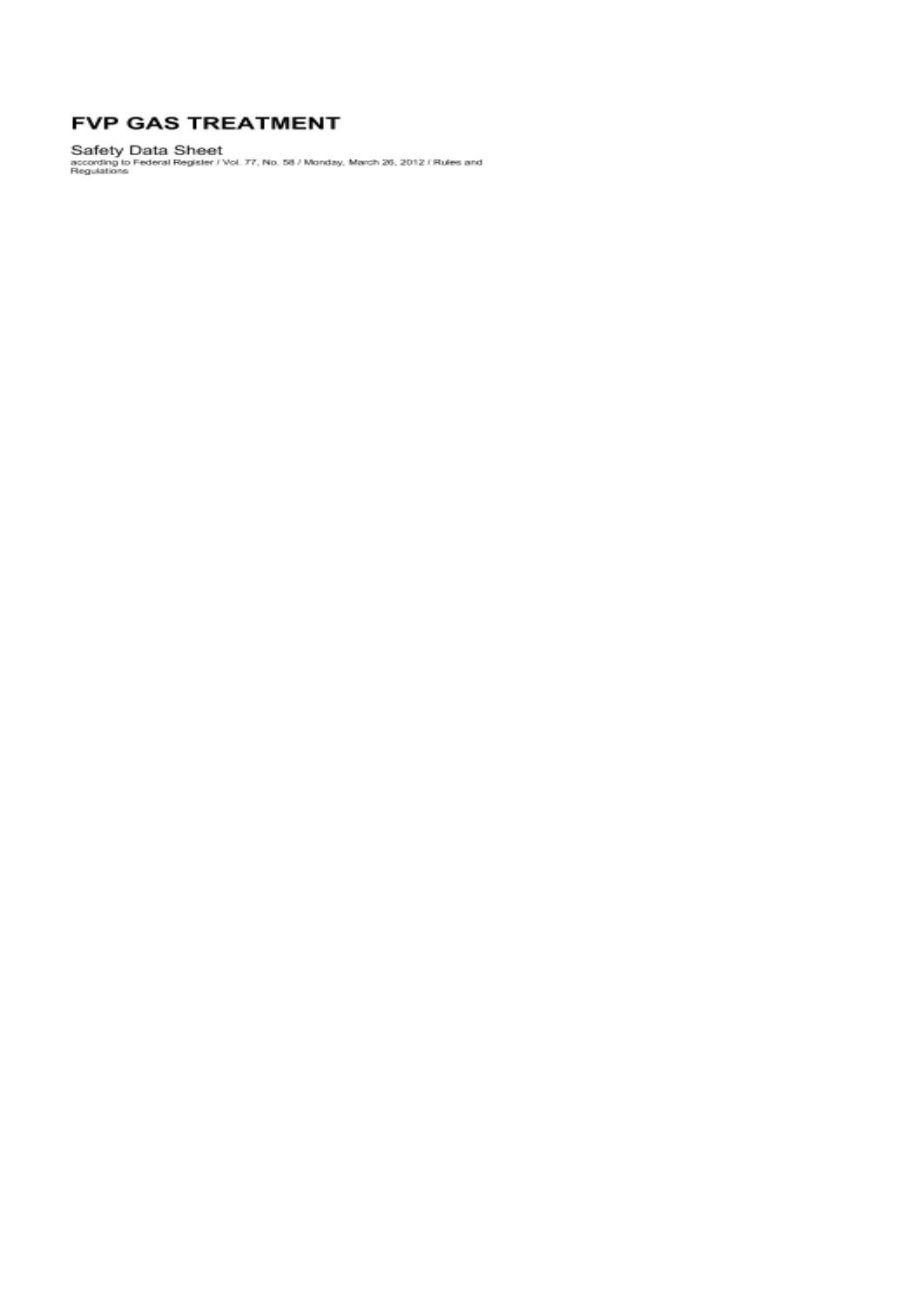| Odor threshold                                                                       | : No data available               |
|--------------------------------------------------------------------------------------|-----------------------------------|
| pH                                                                                   | : No data available               |
| Relative Waporation rate (buty Reed) IMEN To data available                          |                                   |
| Melting polaty Data Sheet                                                            | : No data available               |
| Freezing point Federal Register / Vol. 77, No. 58 / Mond No data available Rules and |                                   |
| Boiling point                                                                        | : 148 - 198 °C (Lowest Component) |
| Flash point                                                                          | :85 °C                            |
| Auto-ignition temperature                                                            | : No data available               |
| Decomposition temperature                                                            | : No data available               |
| Flammability (solid, gas)                                                            | : No data available               |
| Vapor pressure                                                                       | : 0.1 PSIA @ 100 deg F            |
| Relative vapor density at 20 °C                                                      | : No data available               |
| Relative density                                                                     | : 0.803                           |
| Solubility                                                                           | : Insoluble in water.             |
| Log Pow                                                                              | : No data available               |
| Log Kow                                                                              | : No data available               |
| Viscosity, kinematic                                                                 | : 1.92 cSt @ 40 Deg C             |
| Viscosity, dynamic                                                                   | : No data available               |
| Explosive properties                                                                 | : No data available               |
| Oxidizing properties                                                                 | : No data available               |
| <b>Explosion limits</b>                                                              | : No data available               |
|                                                                                      |                                   |

**9.2.** 

VOC content : < 1 %

## **SECTION 10: Stability and reactivity 10.1.** No additional information available **10.2. Chemical stability** Combustible liquid. May form flammable/explosive vapor-air mixture. **10.3. Possibility of hazardous reactions** Not established.  $10.4.$ Direct sunlight. Extremely high or low temperatures. Open flame. Overheating. Heat. Sparks. **10.5. Incompatible materials** Strong acids. Strong bases. **10.6. Hazardous decomposition products** Toxic fume. . Carbon monoxide. Carbon dioxide. May release flammable gases.

**11.1. Information on toxicological effects**

**SECTION 11: Toxicological information**

Acute toxicity **in the case of the contract of the contract of the contract of the contract of the contract of the contract of the contract of the contract of the contract of the contract of the contract of the contract of** 

| Ethylbenzene (100-41-4)                          |                                                                                                                                                                                                                                               |
|--------------------------------------------------|-----------------------------------------------------------------------------------------------------------------------------------------------------------------------------------------------------------------------------------------------|
| LD50 oral rat                                    | 3500 mg/kg (Rat; Other; Experimental value)                                                                                                                                                                                                   |
| LD50 dermal rabbit                               | 15415 mg/kg (Rabbit; Literature study; Other; 15432 mg/kg; Rabbit; Experimental value)                                                                                                                                                        |
| LC50 inhalation rat (mg/l)                       | 17.8 mg/l/4h (Rat; Literature study)                                                                                                                                                                                                          |
| LC50 inhalation rat (ppm)                        | 4000 ppm/4h (Rat; Literature study)                                                                                                                                                                                                           |
| Xylene, Mixture of Isomers (1330-20-7)           |                                                                                                                                                                                                                                               |
| LD50 oral rat                                    | 3523 - 8600 mg/kg (Rat; OECD 401: Acute Oral Toxicity; Literature study; 3523 mg/kg<br>bodyweight; Rat; OECD 401: Acute Oral Toxicity; Experimental value; >4000 mg/kg<br>bodyweight; Rat; OECD 401: Acute Oral Toxicity; Experimental value) |
| LD50 dermal rabbit                               | > 4200.000000 mg/kg (Rabbit; Experimental value, Rabbit; Experimental value)                                                                                                                                                                  |
| LC50 inhalation rat (mg/l)                       | 29 mg/l/4h (Rat; Experimental value; 27.57 mg/l/4h; Rat; Experimental value)                                                                                                                                                                  |
| Paraffins (Petroleum), Normal C5-20 (64771-72-8) |                                                                                                                                                                                                                                               |
| LD50 oral rat                                    | $>$ 5000 mg/kg (Rat)                                                                                                                                                                                                                          |
| LD50 dermal rabbit                               | $>$ 2000 mg/kg (Rabbit)                                                                                                                                                                                                                       |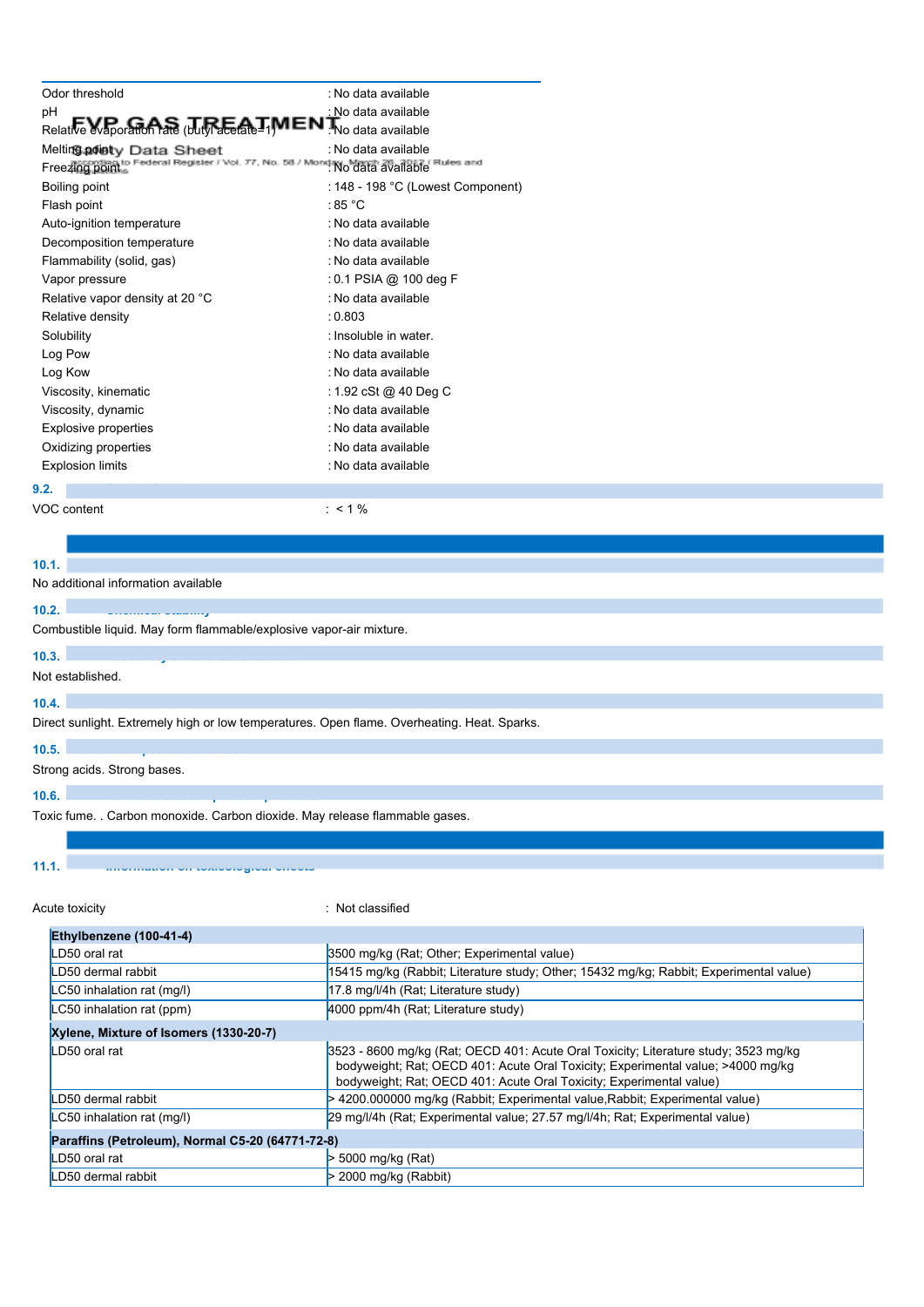Safety Data Sheet<br>according to Federal Register / Vol. 77, No. 56 / Monday, March 26, 2012 / Rules and<br>Regulations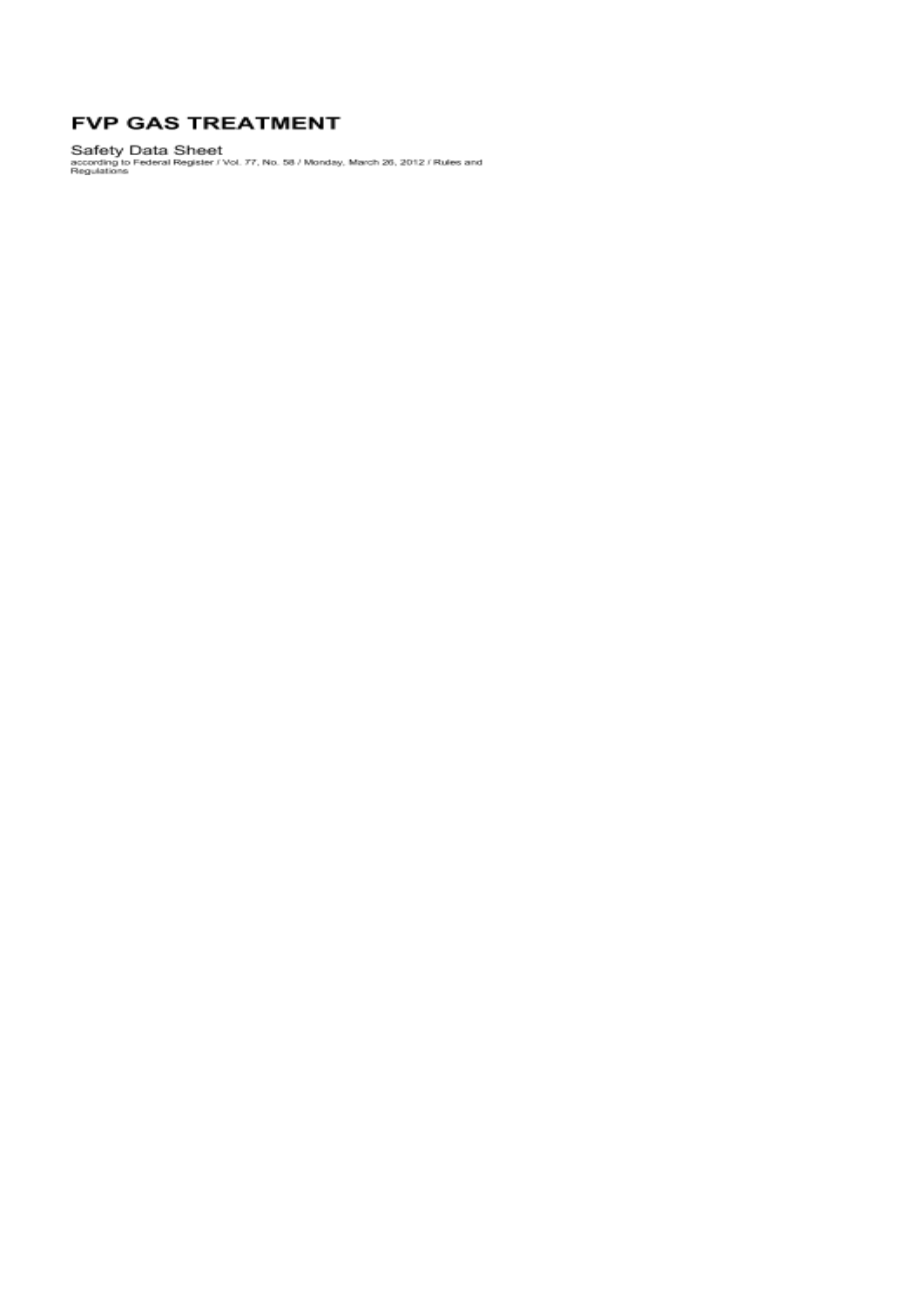| Distillates (Petroleum), Hydrotreated Light (64742-47-8)   |                                                                                                                                        |
|------------------------------------------------------------|----------------------------------------------------------------------------------------------------------------------------------------|
| D50 oral rat                                               | > 5000 mg/kg body weight                                                                                                               |
| <sub>₽</sub> ₽₩™® <del>®</del> ®°±RE <del>ATM</del><br>IEN | 2000 mg/kg                                                                                                                             |
| C50 inhalation fat (mg/heet                                | > 5.28 mg/l/4h Based on lack of mortality and systemic effects                                                                         |
| Skin corrosion/irritation                                  | Rules and<br>: Not classified                                                                                                          |
| Serious eye damage/irritation                              | : Not classified                                                                                                                       |
| Respiratory or skin sensitization                          | : Not classified                                                                                                                       |
| Germ cell mutagenicity                                     | : Not classified                                                                                                                       |
| Carcinogenicity                                            | : Not classified                                                                                                                       |
| Ethylbenzene (100-41-4)                                    |                                                                                                                                        |
| <b>IARC</b> group                                          | 2B                                                                                                                                     |
| Xylene, Mixture of Isomers (1330-20-7)                     |                                                                                                                                        |
| <b>IARC</b> group                                          | 3                                                                                                                                      |
| Reproductive toxicity                                      | Not classified                                                                                                                         |
| Specific target organ toxicity (single exposure)           | Not classified                                                                                                                         |
|                                                            |                                                                                                                                        |
| Specific target organ toxicity (repeated exposure)         | : Not classified                                                                                                                       |
|                                                            |                                                                                                                                        |
| Aspiration hazard                                          | : May be fatal if swallowed and enters airways.                                                                                        |
| Potential Adverse human health effects and<br>symptoms     | : Based on available data, the classification criteria are not met.                                                                    |
| Symptoms/injuries after inhalation                         | : May cause allergy or asthma symptoms or breathing difficulties if inhaled.                                                           |
| Symptoms/injuries after skin contact                       | : May cause slight irritation . Itching. Red skin.                                                                                     |
| Symptoms/injuries after eye contact                        | : Irritation of the eye tissue. May cause slight eye irritation . Redness of the eye tissue.<br>Inflammation/damage of the eye tissue. |
| Symptoms/injuries after ingestion                          | : May be fatal if swallowed and enters airways.                                                                                        |
|                                                            |                                                                                                                                        |
| 12.1.                                                      |                                                                                                                                        |
|                                                            |                                                                                                                                        |
| Ethylb                                                     |                                                                                                                                        |

### **12.2. Persistence and degradability**

| <b>JOHNSEN'S GAS TREATMENT 12 FL.OZ.</b>                 |                                                                                                                                            |  |  |
|----------------------------------------------------------|--------------------------------------------------------------------------------------------------------------------------------------------|--|--|
| Persistence and degradability                            | Not established.                                                                                                                           |  |  |
| Ethylbenzene (100-41-4)                                  |                                                                                                                                            |  |  |
| Persistence and degradability                            | Readily biodegradable in water. Biodegradable in the soil. Low potential for adsorption in soil.                                           |  |  |
| Biochemical oxygen demand (BOD)                          | 1.44 g $O2$ /g substance (20d.)                                                                                                            |  |  |
| Chemical oxygen demand (COD)                             | 2.1 g $O2$ /g substance                                                                                                                    |  |  |
| ThOD                                                     | $3.17$ g O <sub>2</sub> /g substance                                                                                                       |  |  |
| BOD (% of ThOD)                                          | 45.4 (20 days)                                                                                                                             |  |  |
| Xylene, Mixture of Isomers (1330-20-7)                   |                                                                                                                                            |  |  |
| Persistence and degradability                            | Readily biodegradable in water. Biodegradable in the soil. No (test)data on mobility of the<br>substance available. Photolysis in the air. |  |  |
| Paraffins (Petroleum), Normal C5-20 (64771-72-8)         |                                                                                                                                            |  |  |
| Persistence and degradability                            | Readily biodegradable in water.                                                                                                            |  |  |
| Distillates (Petroleum), Hydrotreated Light (64742-47-8) |                                                                                                                                            |  |  |
| Persistence and degradability                            | Not established.                                                                                                                           |  |  |
| Naphtha, Hydrotreated Heavy (64742-48-9)                 |                                                                                                                                            |  |  |
| Persistence and degradability                            | Not established.                                                                                                                           |  |  |
| 12.3.<br><b>Bioaccumulative potential</b>                |                                                                                                                                            |  |  |

LC50 fish 2 4.2 mg/l (LC50; OECD 203: Fish, Acute Toxicity Test; 96 h; Salmo gairdneri; Semi-static system; Fresh water; Experimental value)

| <b>JOHNSEN'S GAS TREATMENT 12 FL.OZ.</b> |                  |
|------------------------------------------|------------------|
| Bioaccumulative potential                | Not established. |
| Ethylbenzene (100-41-4)                  |                  |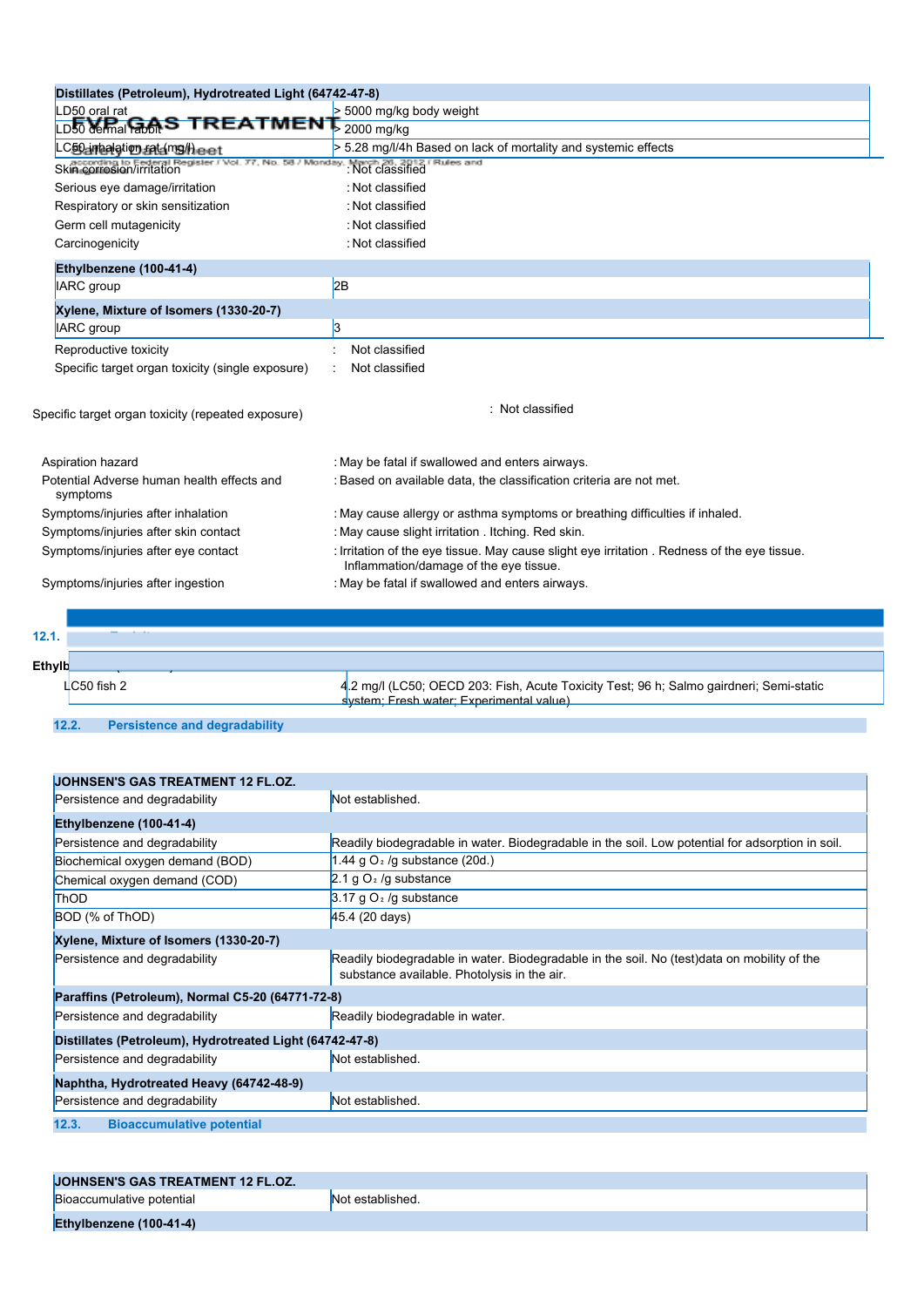B C F fis h 1

1 (BCF; Other; 6 weeks; Oncorhynchus kisutch; Flow-through system; Salt water; Literature

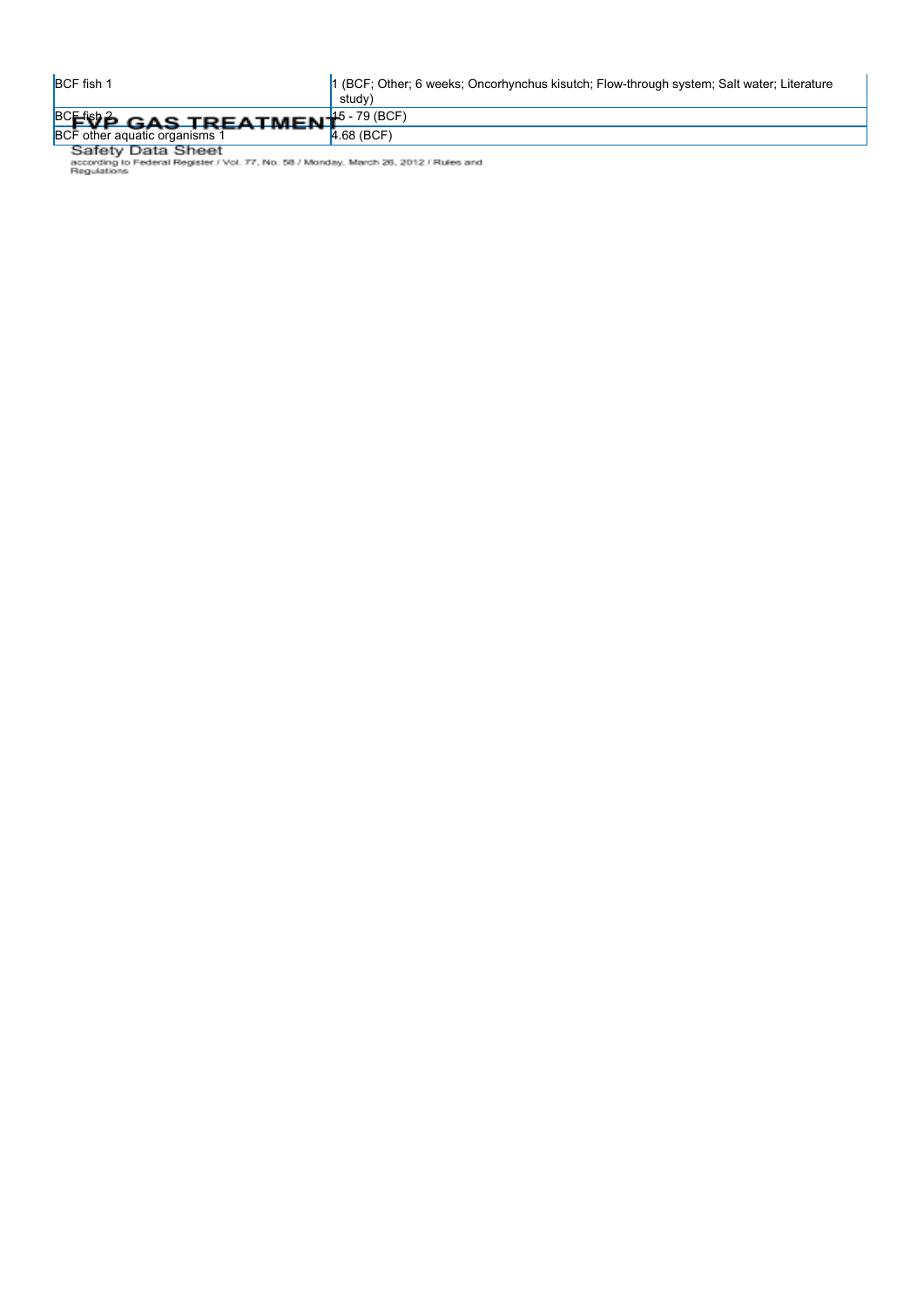| Ethylbenzene (100-41-4)                                                        |                                                                                                                                                                                                                                |
|--------------------------------------------------------------------------------|--------------------------------------------------------------------------------------------------------------------------------------------------------------------------------------------------------------------------------|
| Log Pow<br>$\mathsf{FVP}\nolimits$ GAS TREATMENT $_{\!\!\mathrm{C}}$           | 3.15 (Experimental value; 3.6; Experimental value; EU Method A.8: Partition Coefficient; 20                                                                                                                                    |
| Bioaccumulative potential                                                      | Low potential for bioaccumulation (BCF < 500).                                                                                                                                                                                 |
| Xylene, Mixture of Isomers (1330-20-7) 58 / Monday, March 26, 2012 / Rules and |                                                                                                                                                                                                                                |
| BCF fish 2                                                                     | 7 - 26 (BCF; 8 weeks; Oncorhynchus mykiss; Flow-through system; Fresh water)                                                                                                                                                   |
| Log Pow                                                                        | 3.2 (Conclusion by analogy; 20 °C)                                                                                                                                                                                             |
| Bioaccumulative potential                                                      | Low potential for bioaccumulation (BCF < 500).                                                                                                                                                                                 |
| Paraffins (Petroleum), Normal C5-20 (64771-72-8)                               |                                                                                                                                                                                                                                |
| Bioaccumulative potential                                                      | No bioaccumulation data available.                                                                                                                                                                                             |
| Distillates (Petroleum), Hydrotreated Light (64742-47-8)                       |                                                                                                                                                                                                                                |
| Bioaccumulative potential                                                      | Not established.                                                                                                                                                                                                               |
| Naphtha, Hydrotreated Heavy (64742-48-9)                                       |                                                                                                                                                                                                                                |
| Bioaccumulative potential                                                      | Not established.                                                                                                                                                                                                               |
| 12.4.                                                                          |                                                                                                                                                                                                                                |
| Ethylbenzene (100-41-4)                                                        |                                                                                                                                                                                                                                |
| Surface tension                                                                | $0.029$ N/m                                                                                                                                                                                                                    |
| Log Koc                                                                        | log Koc, PCKOCWIN v1.66; 2.71; Calculated value; Koc; PCKOCWIN v1.66; 517.8; Calculated<br>value                                                                                                                               |
| Xylene, Mixture of Isomers (1330-20-7)                                         |                                                                                                                                                                                                                                |
| Ecology - soil                                                                 | May be harmful to plant growth, blooming and fruit formation.                                                                                                                                                                  |
| 12.5.                                                                          |                                                                                                                                                                                                                                |
| Other information                                                              | : Avoid release to the environment.                                                                                                                                                                                            |
|                                                                                |                                                                                                                                                                                                                                |
| 13.1.<br>i i dobo bi odbiriori birobiro                                        |                                                                                                                                                                                                                                |
| Waste disposal recommendations                                                 | : Dispose in a safe manner in accordance with local/national regulations. Dispose of<br>contents/container to appropriate waste disposal facility, in accordance with local, regional,<br>national, international regulations. |
| Additional information                                                         | : Handle empty containers with care because residual vapors are flammable.                                                                                                                                                     |
| Ecology - waste materials                                                      | : Avoid release to the environment. Hazardous waste due to toxicity.                                                                                                                                                           |

|                            | In accordance with ADR / RID / IMDG / IATA / ADN |                                                                                                                                                                                                                                                                                                                                                                                                                                                                                                                                                                                                                                                                                                                                                                    |
|----------------------------|--------------------------------------------------|--------------------------------------------------------------------------------------------------------------------------------------------------------------------------------------------------------------------------------------------------------------------------------------------------------------------------------------------------------------------------------------------------------------------------------------------------------------------------------------------------------------------------------------------------------------------------------------------------------------------------------------------------------------------------------------------------------------------------------------------------------------------|
| US DOT (ground):           |                                                  | NA1993, Combustible liquid, n.o.s. (Petroleum Distillates), 3, III, Limited Quantity                                                                                                                                                                                                                                                                                                                                                                                                                                                                                                                                                                                                                                                                               |
| ICAO/IATA (air):           | Not regulated,                                   |                                                                                                                                                                                                                                                                                                                                                                                                                                                                                                                                                                                                                                                                                                                                                                    |
| IMO/IMDG (water):          | Not regulated,                                   |                                                                                                                                                                                                                                                                                                                                                                                                                                                                                                                                                                                                                                                                                                                                                                    |
| <b>Special Provisions:</b> | celsius of the liquid during filling             | IB3 - Authorized IBCs: Metal (31A, 31B and 31N); Rigid plastics (31H1 and 31H2); Composite (31HZ1 and 31HA2,<br>31HB2, 31HN2, 31HD2 and 31HH2). Additional Requirement: Only liquids with a vapor pressure less than or equal to<br>110 kPa at 50 C (1.1 bar at 122 F), or 130 kPa at 55 C (1.3 bar at 131 F) are authorized, except for UN2672 (also see<br>Special Provision IP8 in Table 2 for UN2672)<br>T1 - 1.5 178.274(d)(2) Normal 178.275(d)(2) T4 -<br>$2.65$ 178.274(d)(2) Normal 178.275(d)(3)<br>TP1 - The maximum degree of filling must not exceed the degree of filling determined by the following: Degree of filling =<br>97/1+a (tr - tf) Where: tr is the maximum mean bulk temperature during transport, and tf is the temperature in degrees |
| 14.2.                      | UN proper shipping name                          |                                                                                                                                                                                                                                                                                                                                                                                                                                                                                                                                                                                                                                                                                                                                                                    |
| Proper Shipping Name (DOT) |                                                  | : Combustible liquid, n.o.s. (Petroleum Distillates)                                                                                                                                                                                                                                                                                                                                                                                                                                                                                                                                                                                                                                                                                                               |
|                            |                                                  |                                                                                                                                                                                                                                                                                                                                                                                                                                                                                                                                                                                                                                                                                                                                                                    |

**SECTION 14: Transport information**

| Proper Shipping Name (DOT) | : Combustible liquid, n.o.s. (Petroleum Distillates)                                                                      |
|----------------------------|---------------------------------------------------------------------------------------------------------------------------|
| Class (DOT)                | : 3 - Class 3 - Flammable and combustible liquid 49 CFR 173.120                                                           |
| DOT Symbols                | : D - Proper shipping name for domestic use only, or to and from Canada, G - Identifies PSN<br>requiring a technical name |
| Packing group (DOT)        |                                                                                                                           |
|                            | . III - IVIIIIUI Dangor                                                                                                   |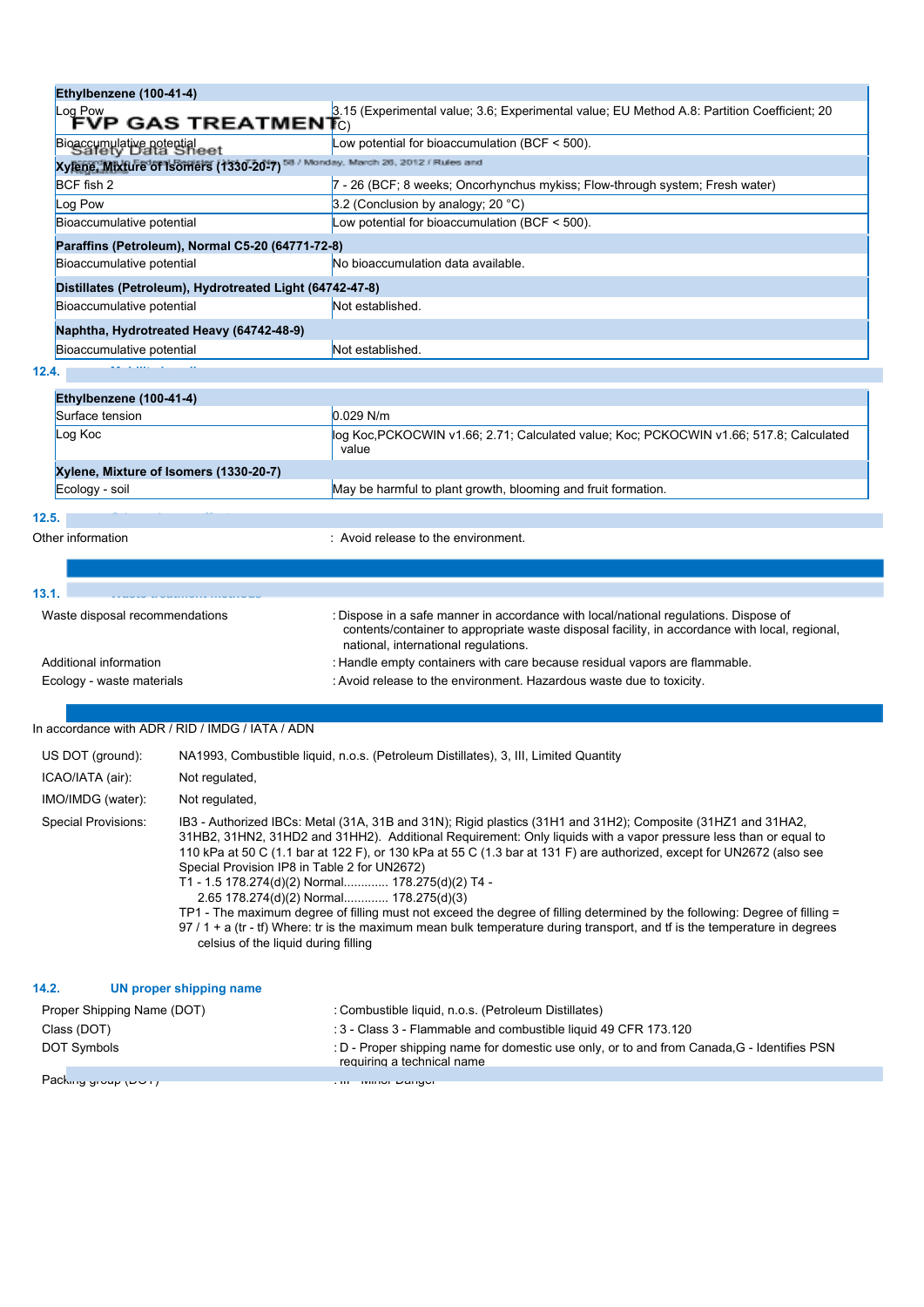| DOT Special Provisions (49 CFR 172.102)                             | IB3 - Authorized IBCs: Metal (31A, 31B and 31N); Rigid plastics (31H1 and 31H2); Composite<br>(31HZ1 and 31HA2, 31HB2, 31HN2, 31HD2 and 31HH2). Additional Requirement: Only liquids                                                                                                                                                                                                                                                                                                                                                                                                                                                                                                              |
|---------------------------------------------------------------------|---------------------------------------------------------------------------------------------------------------------------------------------------------------------------------------------------------------------------------------------------------------------------------------------------------------------------------------------------------------------------------------------------------------------------------------------------------------------------------------------------------------------------------------------------------------------------------------------------------------------------------------------------------------------------------------------------|
| Safety Data Sheet                                                   | FVP GAS TREATMENT with a vapor pressure less than or equal to 110 kPa at 50 C (1.1 bar at 122 F), or 130 kPa at 55<br>C (1.3 bar at 131 F) are authorized, except for UN2672 (also see Special Provision IP8 in Table<br>2 for UN2672)<br>according to Federal Register / Vol. 77, No. 58 / Monday 1 - 1.5 178.274(d)(2) Normal 178.275(d)(2)<br>T4 - 2.65 178.274(d)(2) Normal 178.275(d)(3)<br>TP1 - The maximum degree of filling must not exceed the degree of filling determined by the<br>following: Degree of filling = $97/1 + a$ (tr - tf) Where: tr is the maximum mean bulk temperature<br>during transport, and tf is the temperature in degrees celsius of the liquid during filling |
| DOT Packaging Exceptions (49 CFR 173.xxx)                           | 150                                                                                                                                                                                                                                                                                                                                                                                                                                                                                                                                                                                                                                                                                               |
| DOT Packaging Non Bulk (49 CFR 173.xxx)                             | 203                                                                                                                                                                                                                                                                                                                                                                                                                                                                                                                                                                                                                                                                                               |
| DOT Packaging Bulk (49 CFR 173.xxx)                                 | 241                                                                                                                                                                                                                                                                                                                                                                                                                                                                                                                                                                                                                                                                                               |
| 14.3.                                                               |                                                                                                                                                                                                                                                                                                                                                                                                                                                                                                                                                                                                                                                                                                   |
| Other information                                                   | : No supplementary information available.                                                                                                                                                                                                                                                                                                                                                                                                                                                                                                                                                                                                                                                         |
| <b>Overland transport</b><br>No additional information available    |                                                                                                                                                                                                                                                                                                                                                                                                                                                                                                                                                                                                                                                                                                   |
| <b>Transport by sea</b>                                             |                                                                                                                                                                                                                                                                                                                                                                                                                                                                                                                                                                                                                                                                                                   |
| DOT Vessel Stowage Location<br>passenger vessel                     | : A - The material may be stowed "on deck" or "under deck" on a cargo vessel and on a                                                                                                                                                                                                                                                                                                                                                                                                                                                                                                                                                                                                             |
| <b>Air transport</b>                                                |                                                                                                                                                                                                                                                                                                                                                                                                                                                                                                                                                                                                                                                                                                   |
| DOT Quantity Limitations Passenger aircraft/rail<br>(49 CFR 173.27) | :60L                                                                                                                                                                                                                                                                                                                                                                                                                                                                                                                                                                                                                                                                                              |
| DOT Quantity Limitations Cargo aircraft only (49<br>CFR 175.75)     | : 220 L                                                                                                                                                                                                                                                                                                                                                                                                                                                                                                                                                                                                                                                                                           |
|                                                                     |                                                                                                                                                                                                                                                                                                                                                                                                                                                                                                                                                                                                                                                                                                   |

### **15.1. US Federal regulations**

| <b>JOHNSEN'S GAS TREATMENT 12 FL.OZ.</b>                                                                                                         |                                                                                   |  |
|--------------------------------------------------------------------------------------------------------------------------------------------------|-----------------------------------------------------------------------------------|--|
| SARA Section 311/312 Hazard Classes                                                                                                              | Delayed (chronic) health hazard<br>Fire hazard<br>Immediate (acute) health hazard |  |
| Ethylbenzene (100-41-4)                                                                                                                          |                                                                                   |  |
| Subject to reporting requirements of United States SARA Section 313<br>Listed on the United States TSCA (Toxic Substances Control Act) inventory |                                                                                   |  |
| SARA Section 311/312 Hazard Classes                                                                                                              | Immediate (acute) health hazard<br>Fire hazard<br>Delayed (chronic) health hazard |  |
| Xylene, Mixture of Isomers (1330-20-7)                                                                                                           |                                                                                   |  |
| SARA Section 311/312 Hazard Classes                                                                                                              | Fire hazard                                                                       |  |
| Distillates (Petroleum), Hydrotreated Light (64742-47-8)                                                                                         |                                                                                   |  |
| SARA Section 311/312 Hazard Classes                                                                                                              | Immediate (acute) health hazard<br>Delayed (chronic) health hazard                |  |

### **CANADA**

| <b>JOHNSEN'S GAS TREATMENT 12 FL.OZ.</b>              |                                         |  |
|-------------------------------------------------------|-----------------------------------------|--|
| <b>WHMIS Classification</b>                           | Class B Division 3 - Combustible Liquid |  |
| Ethylbenzene (100-41-4)                               |                                         |  |
| Listed on the Canadian DSL (Domestic Substances List) |                                         |  |
| Distillates, Hydrotreated Light (64742-47-8)          |                                         |  |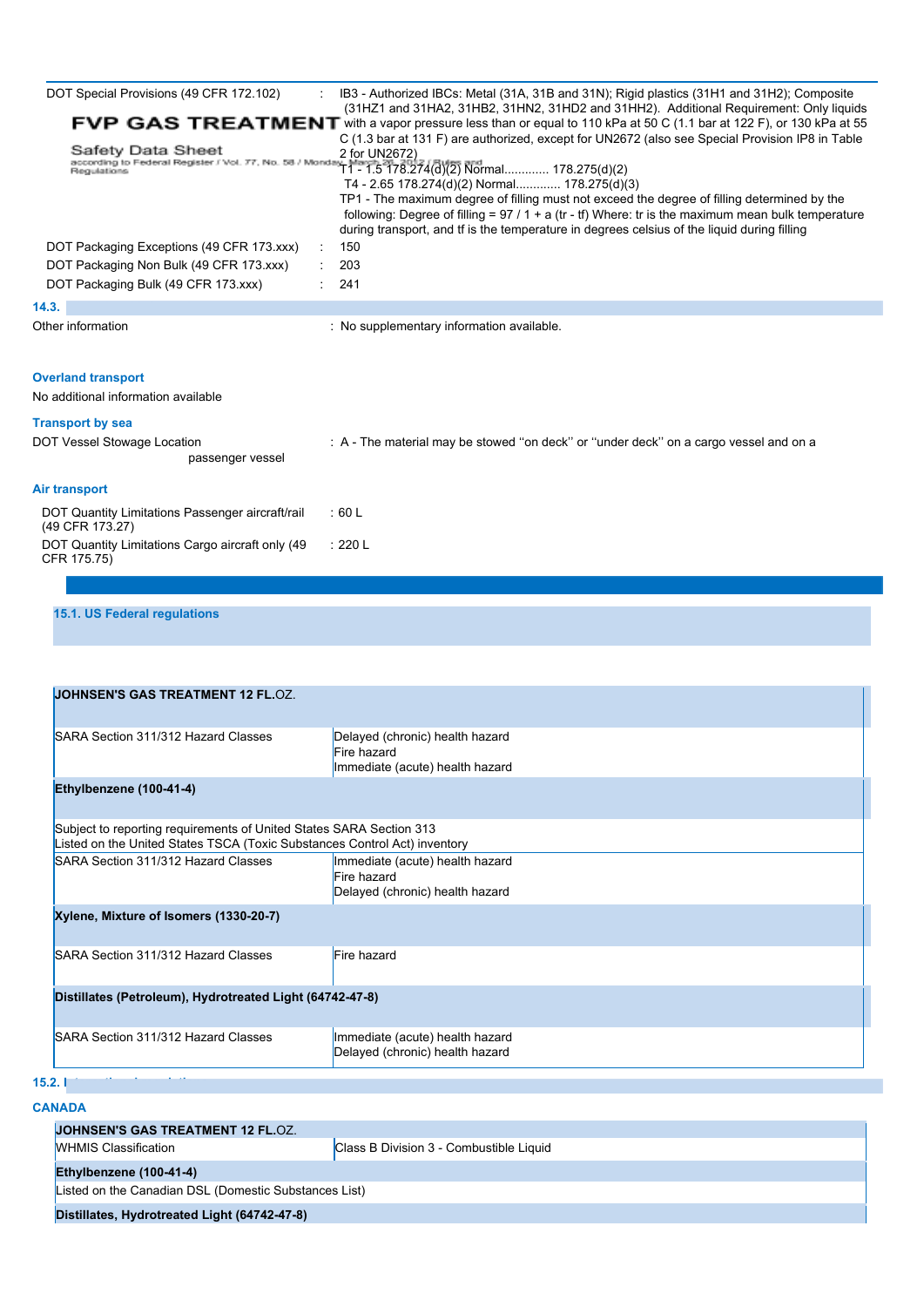Listed on the Canadian DSL (Domestic Substances List)<br>WHMIS Classification **Class** Class B Division 2 - Flammable Liquid

**Distillates (Petroleum), Hydrotreated Light (64742-47-8)**

Listed on the Canadian DSL (Domestic Substances List)

WHMIS Classification Register / Vol. 77, No. 58 / Mond Uncontrolled product according to WHMIS classification criteria

### **EU-Regulations**

No additional information available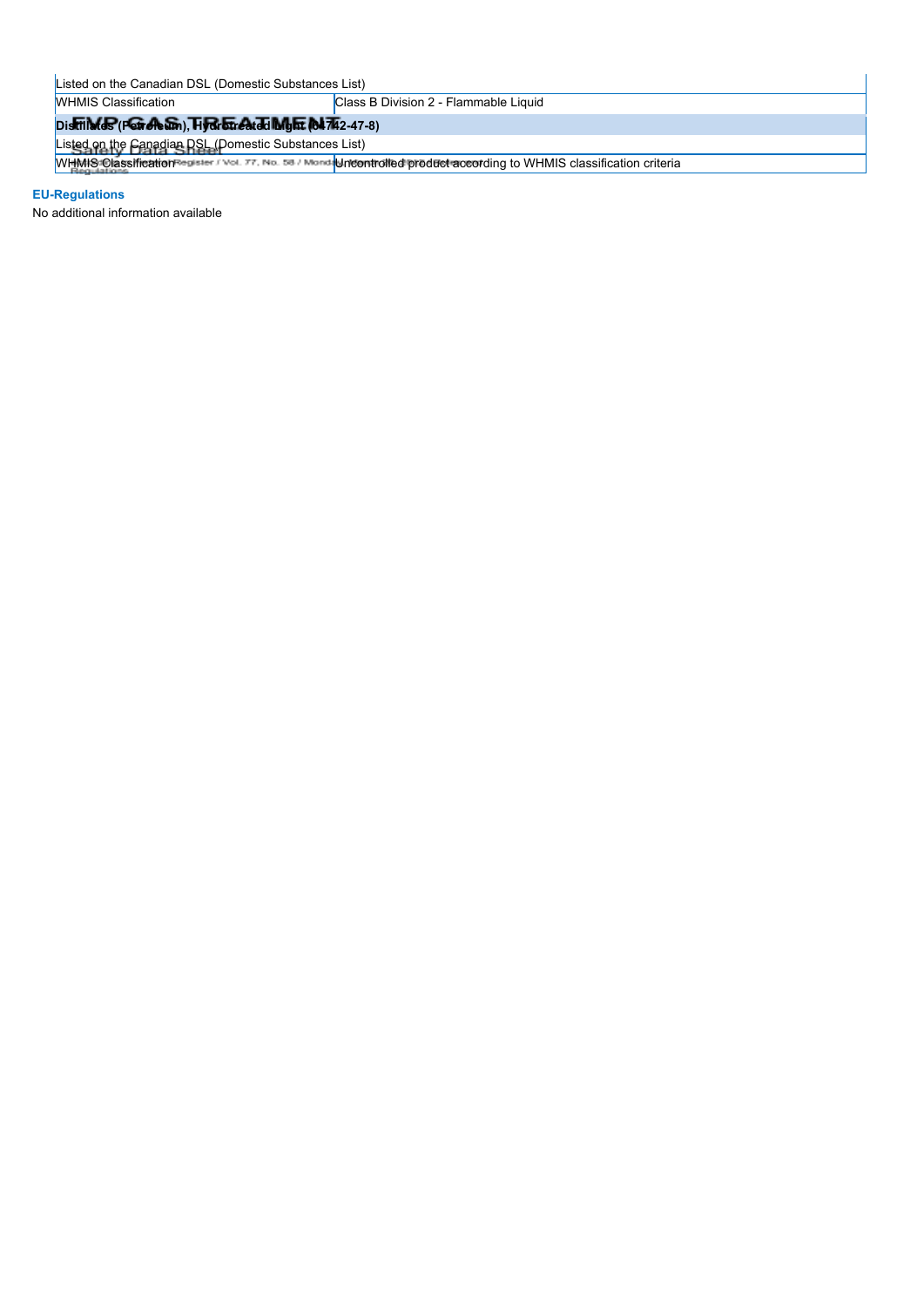#### **Classification according to Directive 67/548/EEC [DSD] or 1999/45/EC [DPD]**

Carc.Cat.2; R45 Muta.Cat.2; R46

Full text of R-phrases: see section 16

#### **15.2.2. National regulations**

#### **Ethylb**

Listed on the AICS (Australian Inventory of Chemical Substances)

Listed on NZIoC (New Zealand Inventory of Chemicals)

Listed on the Japanese ENCS (Existing & New Chemical Substances) inventory

Listed on KECI (Korean Existing Chemicals Inventory)

Listed on PICCS (Philippines Inventory of Chemicals and Chemical Substances)

Listed on IECSC (Inventory of Existing Chemical Substances Produced or Imported in China)

#### **15.3. US State regulations JOHNSEN'S GAS TREATMENT 12 FL.**OZ. U.S. - California - Proposition 65 - Carcinogens List No U.S. - California - Proposition 65 - Developmental **Toxicity** No U.S. - California - Proposition 65 - Reproductive Toxicity - Female No U.S. - California - Proposition 65 - Reproductive Toxicity - Male No State or local regulations **U.S. - California - Proposition 65 - Maximum Allowable Dose Levels (MADL) Ethylbenzene (100-41-4)** U.S. - California - Proposition 65 - Carcinogens List U.S. - California - Proposition 65 - Developmental Toxicity U.S. - California - Proposition 65 - Reproductive Toxicity - Female U.S. - California - Proposition 65 - Reproductive Toxicity - Male Non-significant risk level (NSRL) Yes No No No No No No No **Distillates, Hydrotreated Light (64742-47-8)** U.S. - California - Proposition 65 - Carcinogens List U.S. - California - Proposition 65 - Developmental Toxicity U.S. - California - Proposition 65 - Reproductive Toxicity - Female U.S. - California - Proposition 65 - Reproductive Toxicity - Male Non-significant risk level (NSRL) No No No No **Xylene, Mixture of Isomers (1330-20-7)** U.S. - California - Proposition 65 - Carcinogens List U.S. - California - Proposition 65 - Developmental Toxicity U.S. - California - Proposition 65 - Reproductive Toxicity - Female U.S. - California - Proposition 65 - Reproductive Toxicity - Male Non-significant risk level (NSRL) No No No No **Paraffins (Petroleum), Normal C5-20 (64771-72-8)** U.S. - California - Proposition 65 - Carcinogens List U.S. - California - Proposition 65 - Developmental Toxicity U.S. - California - Proposition 65 - Reproductive Toxicity - Female U.S. - California - Proposition 65 - Reproductive Toxicity - Male Non-significant risk level (NSRL) No No No No **Distillates (Petroleum), Hydrotreated Light (64742-47-8)** U.S. - California - Proposition 65 - Carcinogens List U.S. - California - Proposition 65 - Developmental Toxicity U.S. - California - Proposition 65 - Reproductive Toxicity - Female U.S. - California - Proposition 65 - Reproductive Toxicity - Male Non-significant risk level (NSRL) No No No No **Naphtha, Hydrotreated Heavy (64742-48-9)**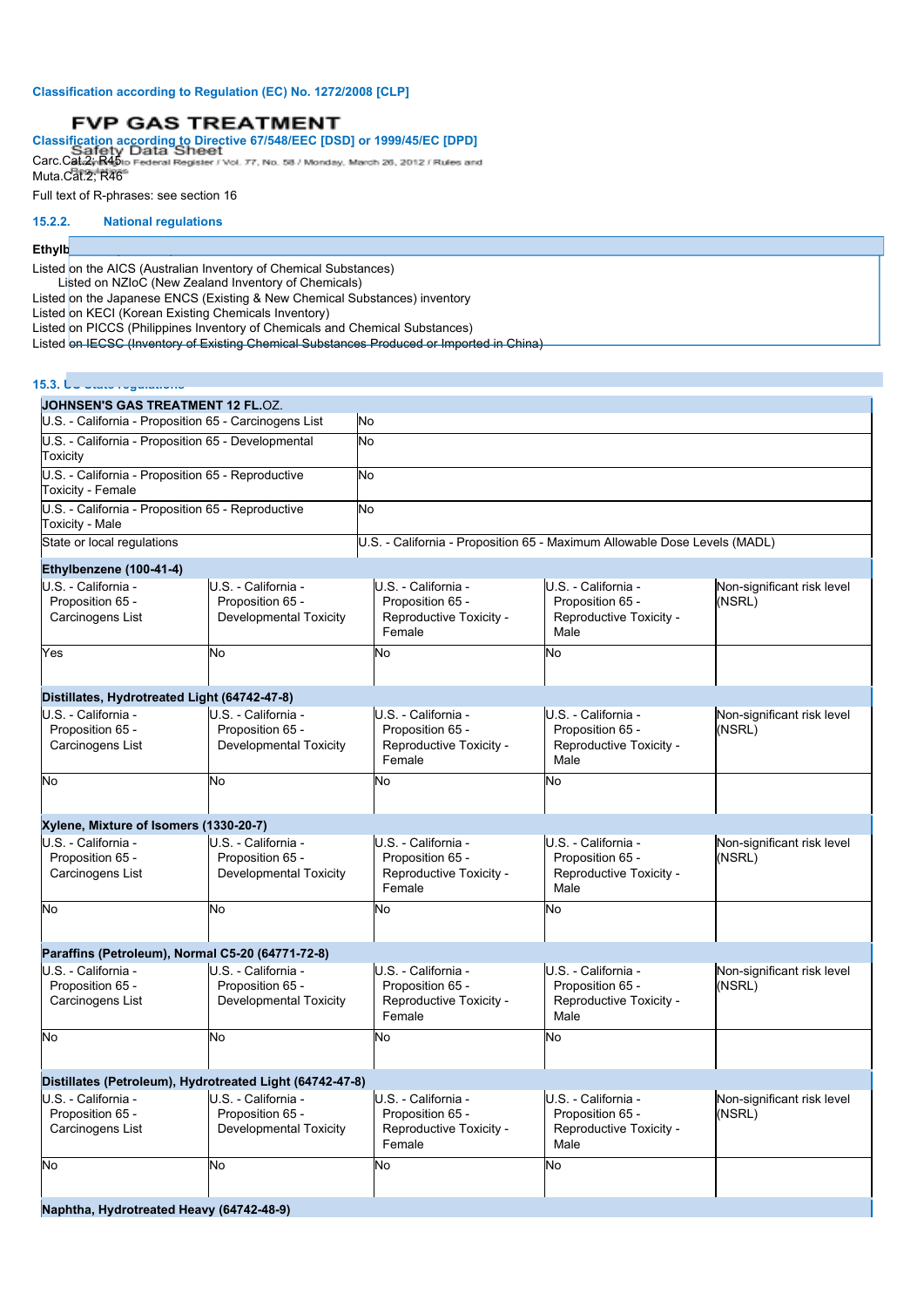

U.S. - California -Proposition 65 -Reproductive Toxicity -F e m ale

U.S. - California -Proposition 65 -Reproductive Toxicity -M ale

Non-significant risk level (NSRL)

Safety Data Sheet<br>according to Federal Register / Vol. 77, No. 58 / Monday, March 26, 2012 / Rules and<br>Regulations